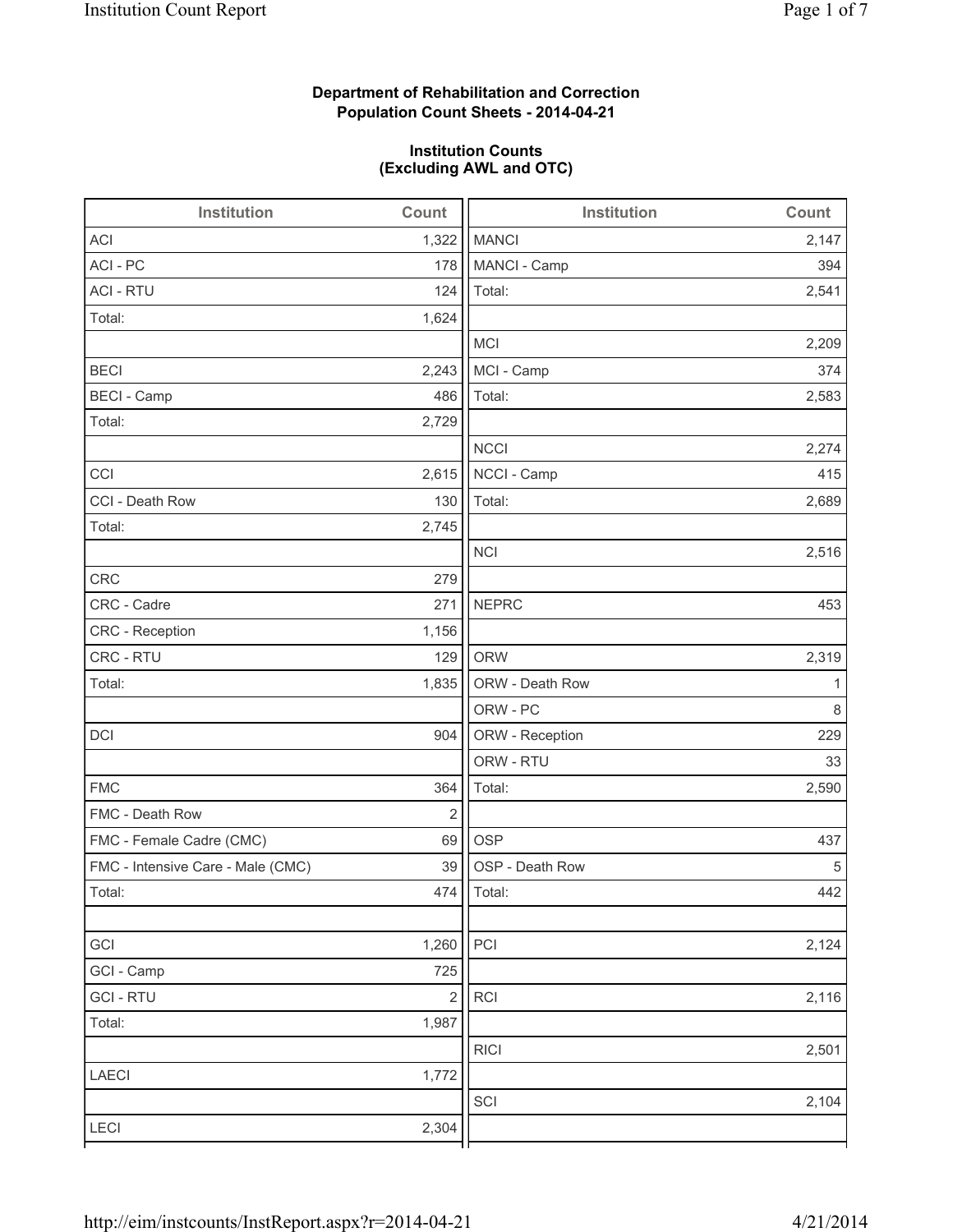| LECI - Camp              | 186   | SOCF        |                          | 1,095  |
|--------------------------|-------|-------------|--------------------------|--------|
| Total:                   | 2,490 | SOCF - RTU  |                          | 64     |
|                          |       | Total:      |                          | 1,159  |
| LOCI                     | 2,259 |             |                          |        |
|                          |       | <b>TCI</b>  |                          | 1,102  |
| <b>LORCI</b>             | 178   | TCI - Camp  |                          | 442    |
| LORCI - Cadre            | 232   | Total:      |                          | 1,544  |
| <b>LORCI - Reception</b> | 1,103 |             |                          |        |
| Total:                   | 1,513 | <b>TOCI</b> |                          | 1,064  |
|                          |       |             |                          |        |
| <b>MACI</b>              | 1,023 | <b>WCI</b>  |                          | 1,320  |
| MACI - Minimum           | 1,408 | WCI - RTU   |                          | 41     |
| MACI - Youth             | 16    | Total:      |                          | 1,361  |
| Total:                   | 2,447 |             |                          |        |
|                          |       |             | <b>Total Population:</b> | 50,566 |

\* The Total Population includes 37 Offenders with Reason Codes 30 & 31.

\*\* The Total Population includes 28 Offenders with Reason Code 0A.

#### **Male Population by Security Level (Include AWL and Exclude OTC)**

| <b>Security Level</b>  |                   | <b>Body</b> | <b>AWL</b> | $(-OTC)$ | <b>Total</b> |
|------------------------|-------------------|-------------|------------|----------|--------------|
| Total Level 5          |                   | 114         | 0          | 0        | 114          |
| Total Level 4          |                   | 1,715       | 9          | 9        | 1,715        |
| Total Level 3          |                   | 11,562      | 150        | 123      | 11,589       |
| Total Level 2          |                   | 17,298      | 228        | 158      | 17,368       |
| Total Level 1          |                   | 15,648      | 185        | 111      | 15,722       |
| <b>Total Death Row</b> |                   | 137         |            | $\Omega$ | 138          |
|                        | <b>Total Male</b> | 46,474      | 573        | 401      | 46,646       |

#### **Female Population by Institution (Include AWL and Exclude OTC)**

| Institution              | <b>Body</b> | <b>AWL</b> | $(-OTC)$ | <b>Total</b> |
|--------------------------|-------------|------------|----------|--------------|
| DCI                      | 904         | 12         | 9        | 907          |
| <b>FMC</b>               | 4           | 3          |          | 6            |
| FMC - Female Cadre (CMC) | 69          |            |          | 69           |
| <b>NEPRC</b>             | 453         | 6          | 4        | 455          |
| <b>ORW</b>               | 2,319       | 57         | 38       | 2,338        |
| <b>ORW - Death Row</b>   |             |            | $\Omega$ |              |
| ORW - PC                 | 8           | $\Omega$   | $\Omega$ | 8            |
| ORW - Reception          | 229         | 0          | $\Omega$ | 229          |
| ORW - RTU                | 33          | 0          | 0        | 33           |
|                          |             |            |          |              |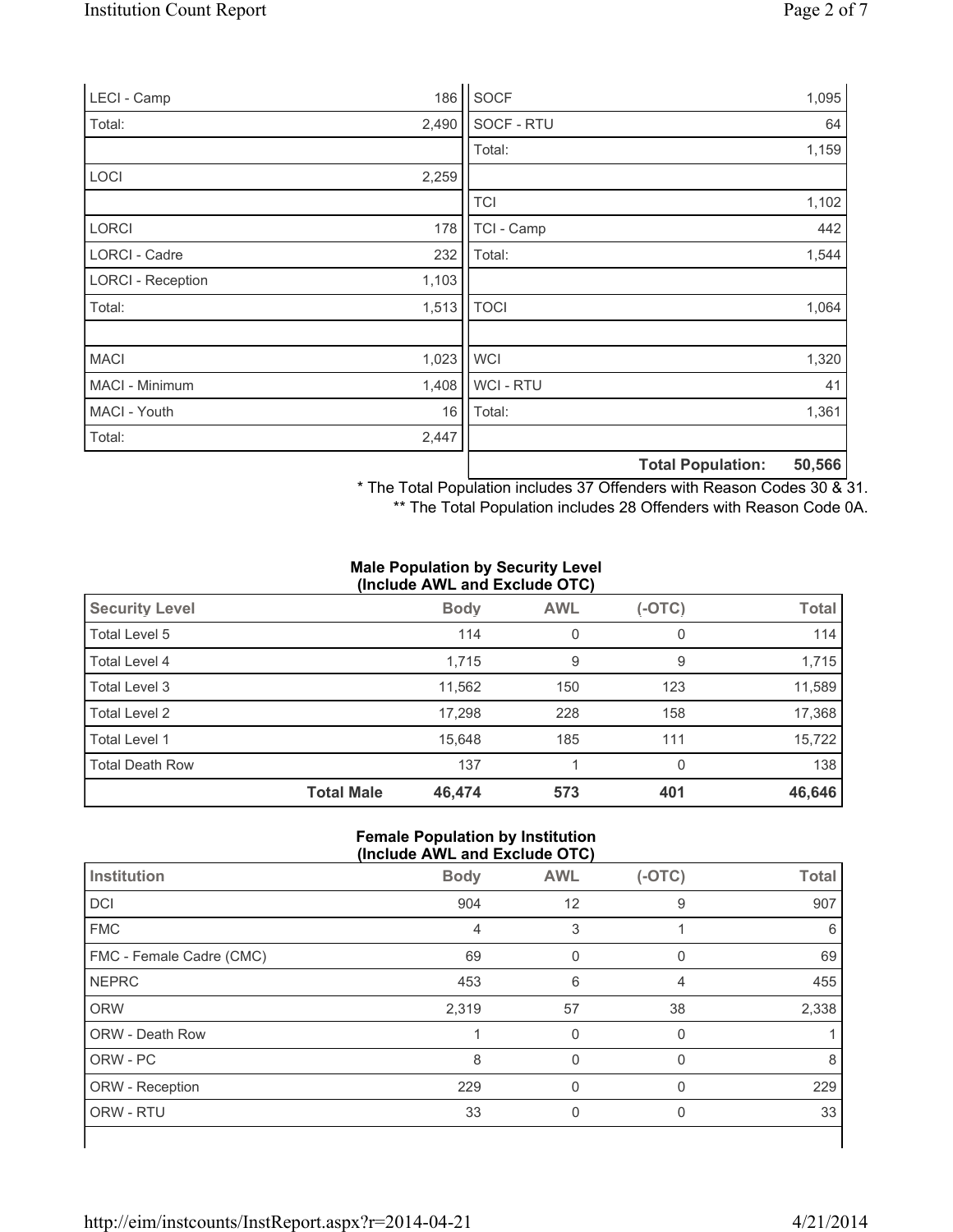| <b>Total Female</b>      | 4.020  | 78  | 52  | 4,046  |
|--------------------------|--------|-----|-----|--------|
|                          |        |     |     |        |
| <b>Total Population:</b> | 50,494 | 651 | 453 | 50,692 |

#### **Male Population by Institution: Security Level 5 (Include AWL and Exclude OTC)**

| Institution  |                      | <b>Body</b> | <b>AWL</b> | $(-OTC)$ | Total |
|--------------|----------------------|-------------|------------|----------|-------|
| <b>LORCI</b> |                      |             |            |          |       |
| <b>OSP</b>   |                      | 107         |            |          | 107   |
| SOCF         |                      | 6           |            |          |       |
|              | <b>Total Level 5</b> | 114         |            |          | 114   |

#### **Male Population by Institution: Security Level 4 (Include AWL and Exclude OTC)**

| <b>Institution</b>                | <b>Body</b>         | <b>AWL</b>          | $(-OTC)$    | <b>Total</b>   |
|-----------------------------------|---------------------|---------------------|-------------|----------------|
| ACI                               | $\mathsf{O}\xspace$ | 1                   | 1           | 0              |
| ACI-PC                            | $\overline{2}$      | $\mathbf 0$         | $\mathbf 0$ | 2              |
| CRC                               | 6                   | $\mathsf 0$         | $\mathbf 0$ | 6              |
| CRC - RTU                         | $\overline{2}$      | $\mathsf 0$         | $\mathbf 0$ | $\overline{2}$ |
| FMC - Intensive Care - Male (CMC) | 1                   | $\mathbf 0$         | $\mathsf 0$ | 1              |
| LECI                              | 8                   | $\mathsf{O}\xspace$ | 0           | 8              |
| LOCI                              | 1                   | $\mathsf 0$         | $\mathbf 0$ |                |
| LORCI                             | 4                   | $\mathsf{O}\xspace$ | $\mathbf 0$ | 4              |
| <b>LORCI - Cadre</b>              | 1                   | $\mathsf{O}\xspace$ | $\mathsf 0$ | 1              |
| <b>MANCI</b>                      | 19                  | 1                   | 1           | 19             |
| MCI                               | $\overline{2}$      | $\mathsf 0$         | $\mathbf 0$ | $\overline{2}$ |
| <b>OSP</b>                        | 320                 | $\mathsf 0$         | $\mathbf 0$ | 320            |
| <b>RCI</b>                        | 9                   | $\mathsf 0$         | $\mathbf 0$ | $9\,$          |
| SOCF                              | 1,033               | 5                   | $\,$ 5 $\,$ | 1,033          |
| SOCF - RTU                        | 59                  | $\mathsf{O}\xspace$ | $\mathsf 0$ | 59             |
| <b>TCI</b>                        | 10                  | $\mathsf{O}\xspace$ | $\mathbf 0$ | 10             |
| <b>TOCI</b>                       | 232                 | $\mathbf 1$         | 1           | 232            |
| WCI                               | 3                   | 1                   | 1           | 3              |
| WCI - RTU                         | 3                   | $\mathsf{O}\xspace$ | $\mathbf 0$ | 3              |
| <b>Total Level 4</b>              | 1,715               | $\boldsymbol{9}$    | 9           | 1,715          |

## **Male Population by Institution: Security Level 3**

| (Include AWL and Exclude OTC) |             |            |          |       |
|-------------------------------|-------------|------------|----------|-------|
| <b>Institution</b>            | <b>Body</b> | <b>AWL</b> | $(-OTC)$ | ™otal |
| <b>ACI</b>                    | 16          |            |          |       |
|                               |             |            |          |       |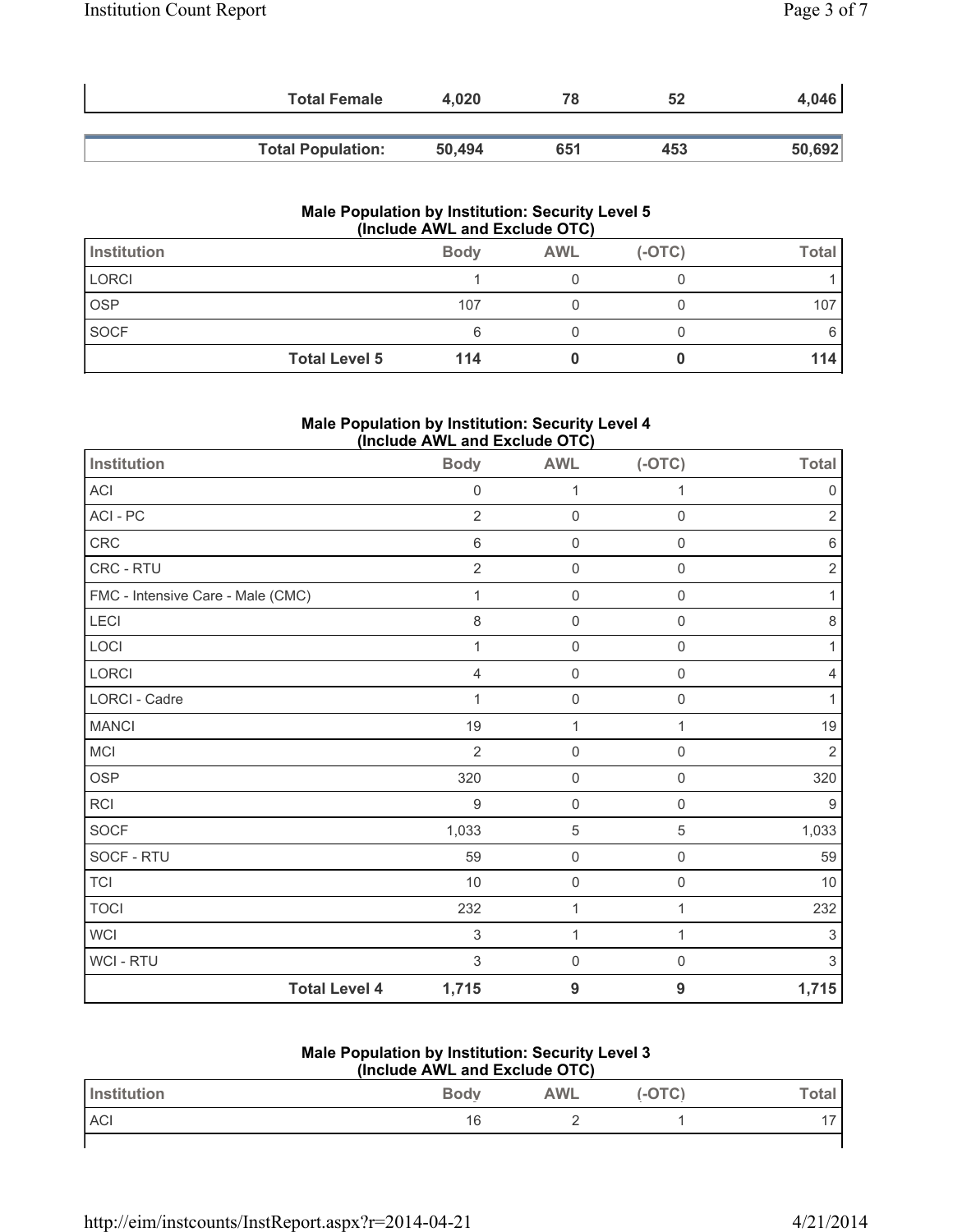| ACI - PC                          | 80             | $\mathbf 0$         | 0                   | 80             |
|-----------------------------------|----------------|---------------------|---------------------|----------------|
| <b>BECI</b>                       | $\mathbf{1}$   | $\overline{2}$      | $\overline{2}$      | $\mathbf{1}$   |
| CCI                               | 12             | $\mathsf 0$         | $\mathsf{O}\xspace$ | 12             |
| CRC                               | 47             | $\,8\,$             | $\overline{5}$      | 50             |
| CRC - Cadre                       | 210            | $\mathsf 0$         | $\mathsf{O}\xspace$ | 210            |
| CRC - Reception                   | 846            | 14                  | 11                  | 849            |
| CRC - RTU                         | 94             | $\mathsf 0$         | $\mathsf 0$         | 94             |
| <b>FMC</b>                        | $\sqrt{5}$     | $\mathsf 0$         | $\mathsf{O}\xspace$ | $\sqrt{5}$     |
| FMC - Intensive Care - Male (CMC) | 8              | $\mathsf 0$         | $\mathsf 0$         | $\,8\,$        |
| GCI                               | $\overline{2}$ | $\mathbf 1$         | $\mathbf{1}$        | $\overline{2}$ |
| <b>LAECI</b>                      | $\mathfrak{S}$ | $\mathsf 0$         | $\mathsf 0$         | 3              |
| LECI                              | 2,220          | 18                  | 16                  | 2,222          |
| LOCI                              | $\overline{4}$ | $\mathsf{O}\xspace$ | $\mathsf 0$         | $\overline{4}$ |
| LORCI                             | 54             | $\overline{7}$      | $\overline{7}$      | 54             |
| LORCI - Cadre                     | 220            | $\mathsf 0$         | $\mathsf{O}\xspace$ | 220            |
| <b>LORCI - Reception</b>          | 576            | 25                  | 22                  | 579            |
| <b>MACI</b>                       | $\overline{4}$ | $\mathsf 0$         | $\mathsf 0$         | 4              |
| MACI - Youth                      | $\overline{2}$ | $\mathsf 0$         | $\mathsf{O}\xspace$ | $\overline{2}$ |
| <b>MANCI</b>                      | 2,018          | 21                  | 18                  | 2,021          |
| MCI                               | $\overline{2}$ | $\mathsf 0$         | $\mathsf{O}\xspace$ | $\mathbf 2$    |
| <b>NCCI</b>                       | $\mathsf g$    | $\mathsf{O}\xspace$ | $\mathsf{O}\xspace$ | $\hbox{9}$     |
| NCI                               | 17             | $\mathsf{O}\xspace$ | $\mathsf{O}\xspace$ | 17             |
| <b>OSP</b>                        | $\overline{4}$ | $\mathsf{O}\xspace$ | $\mathsf{O}\xspace$ | $\overline{4}$ |
| PCI                               | 47             | $\mathsf 3$         | $\mathbf{1}$        | 49             |
| RCI                               | 1,911          | 23                  | 17                  | 1,917          |
| <b>RICI</b>                       | $\,8\,$        | $\mathsf{O}\xspace$ | $\mathsf 0$         | $\,8\,$        |
| $\ensuremath{\mathsf{SCI}}$       | $\overline{4}$ | $\mathsf{O}\xspace$ | $\mathsf{O}\xspace$ | $\overline{4}$ |
| SOCF                              | 55             | $\mathsf{O}\xspace$ | $\mathsf{O}\xspace$ | 55             |
| SOCF - RTU                        | 5              | $\mathsf{O}\xspace$ | $\mathsf{O}\xspace$ | 5              |
| <b>TCI</b>                        | 1,015          | $\,8\,$             | $\overline{7}$      | 1,016          |
| TCI - Camp                        | $\mathbf{1}$   | $\mathsf{O}\xspace$ | $\mathsf{O}\xspace$ | 1              |
| <b>TOCI</b>                       | 772            | $\overline{2}$      | $\overline{2}$      | 772            |
| <b>WCI</b>                        | 1,252          | 16                  | 13                  | 1,255          |
| <b>WCI-RTU</b>                    | 38             | $\mathsf 0$         | $\mathbf 0$         | 38             |
| <b>Total Level 3</b>              | 11,562         | 150                 | 123                 | 11,589         |

# **Male Population by Institution: Security Level 2**

| (Include AWL and Exclude OTC) |             |     |          |       |
|-------------------------------|-------------|-----|----------|-------|
| Institution                   | <b>Body</b> | AWL | $(-OTC)$ | Total |
| <b>ACI</b>                    | 579         |     |          | 581   |
|                               |             |     |          |       |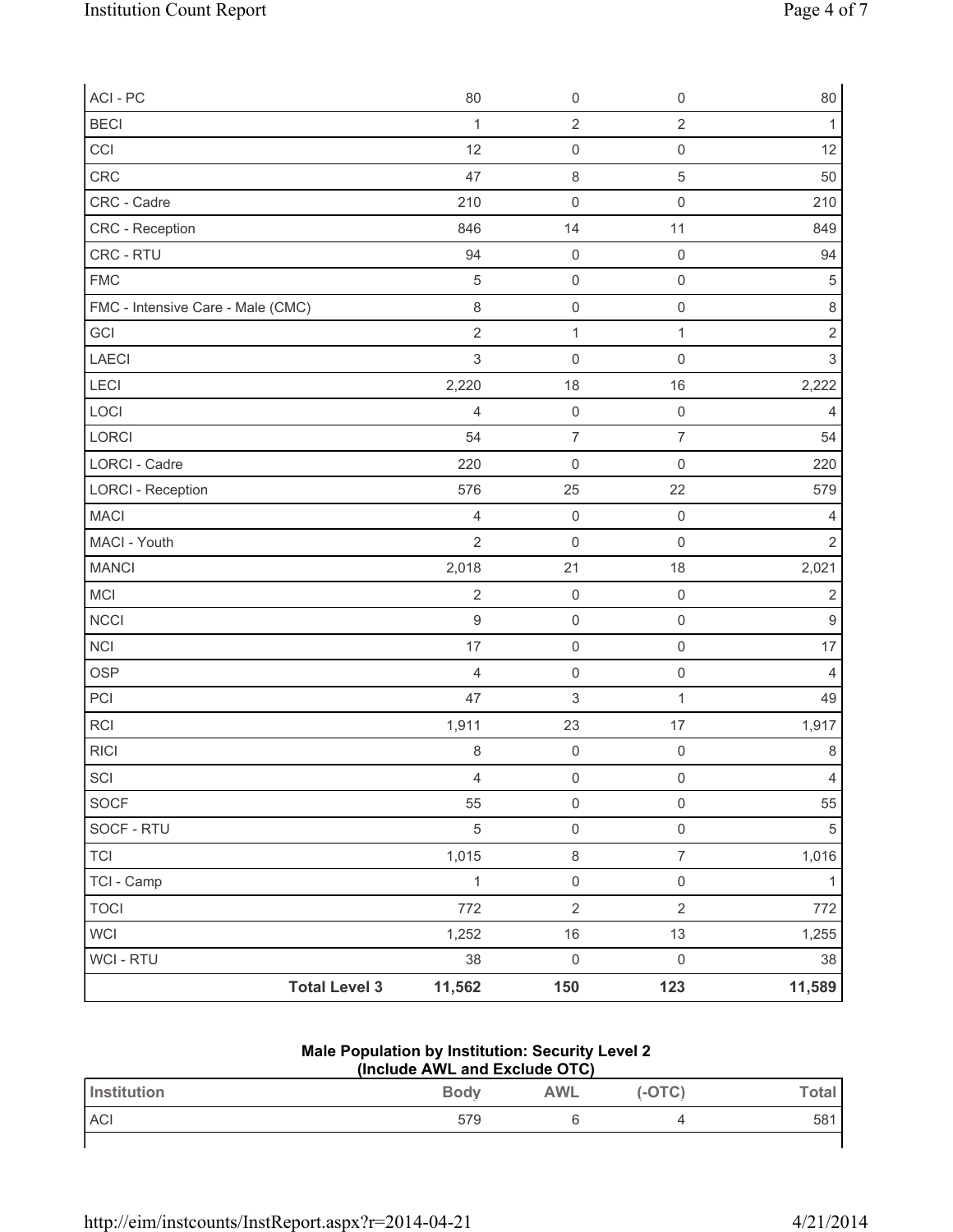| ACI - PC                          | 68           | $\mathsf{O}\xspace$     | $\mathsf{O}\xspace$       | 68               |
|-----------------------------------|--------------|-------------------------|---------------------------|------------------|
| <b>ACI - RTU</b>                  | 81           | $\mathsf{O}\xspace$     | $\mathbf 0$               | 81               |
| <b>BECI</b>                       | 1,525        | 13                      | 10                        | 1,528            |
| CCI                               | 1,734        | 16                      | 11                        | 1,739            |
| CRC                               | 110          | $\overline{2}$          | 1                         | 111              |
| CRC - Cadre                       | 56           | $\mathsf{O}\xspace$     | $\mathsf{O}\xspace$       | 56               |
| CRC - Reception                   | 179          | $\overline{\mathbf{4}}$ | $\ensuremath{\mathsf{3}}$ | 180              |
| CRC - RTU                         | 25           | $\mathsf{O}\xspace$     | $\mathsf{O}\xspace$       | 25               |
| <b>FMC</b>                        | 13           | $\mathsf{O}\xspace$     | $\mathsf{O}\xspace$       | 13               |
| FMC - Intensive Care - Male (CMC) | 20           | $\mathsf{O}\xspace$     | $\mathsf 0$               | 20               |
| GCI                               | 773          | $\overline{4}$          | $\overline{4}$            | 773              |
| GCI - Camp                        | $\mathbf 1$  | $\mathsf{O}\xspace$     | $\mathsf{O}\xspace$       | 1                |
| LAECI                             | 1,277        | 25                      | 17                        | 1,285            |
| LECI                              | 65           | $\mathsf{O}\xspace$     | $\mathsf{O}\xspace$       | 65               |
| LOCI                              | 1,084        | 11                      | $\,8\,$                   | 1,087            |
| LORCI                             | 75           | $\,6\,$                 | $\,$ 5 $\,$               | 76               |
| <b>LORCI - Cadre</b>              | $9$          | $\mathsf{O}\xspace$     | $\mathsf 0$               | $\boldsymbol{9}$ |
| <b>LORCI - Reception</b>          | 334          | 16                      | 15                        | 335              |
| <b>MACI</b>                       | 1,019        | $\boldsymbol{9}$        | $\overline{4}$            | 1,024            |
| MACI - Youth                      | 14           | $\mathsf{O}\xspace$     | $\mathsf 0$               | 14               |
| <b>MANCI</b>                      | 102          | $\mathbf 1$             | $\mathbf{1}$              | 102              |
| MANCI - Camp                      | $\mathbf{1}$ | $\mathsf{O}\xspace$     | $\mathbf 0$               | $\mathbf{1}$     |
| <b>MCI</b>                        | 1,719        | 28                      | 22                        | 1,725            |
| MCI - Camp                        | 3            | $\mathsf{O}\xspace$     | $\mathbf 0$               | $\mathsf 3$      |
| <b>NCCI</b>                       | 1,603        | 23                      | 18                        | 1,608            |
| <b>NCI</b>                        | 1,773        | 22                      | 16                        | 1,779            |
| PCI                               | 803          | 18                      | $\mathbf{1}$              | 820              |
| RCI                               | 196          | $\overline{2}$          | $\mathbf{1}$              | 197              |
| <b>RICI</b>                       | 802          | $\overline{7}$          | $\overline{4}$            | 805              |
| SCI                               | 1,101        | 14                      | 12                        | 1,103            |
| SOCF                              | $\mathbf{1}$ | $\mathsf{O}\xspace$     | $\mathsf 0$               | $\mathbf{1}$     |
| <b>TCI</b>                        | 27           | $\mathbf{1}$            | $\mathbf{1}$              | 27               |
| TCI - Camp                        | 1            | $\mathsf{O}\xspace$     | $\mathsf{O}\xspace$       | $\mathbf{1}$     |
| <b>TOCI</b>                       | 60           | $\mathsf{O}\xspace$     | $\mathsf{O}\xspace$       | 60               |
| WCI                               | 65           | $\mathsf{O}\xspace$     | $\mathsf{O}\xspace$       | 65               |
| <b>Total Level 2</b>              | 17,298       | 228                     | 158                       | 17,368           |

## **Male Population by Institution: Security Level 1**

| (Include AWL and Exclude OTC) |      |     |              |       |  |
|-------------------------------|------|-----|--------------|-------|--|
| <b>Institution</b>            | Bodv | AWL | $($ -OTC $)$ | Гоtal |  |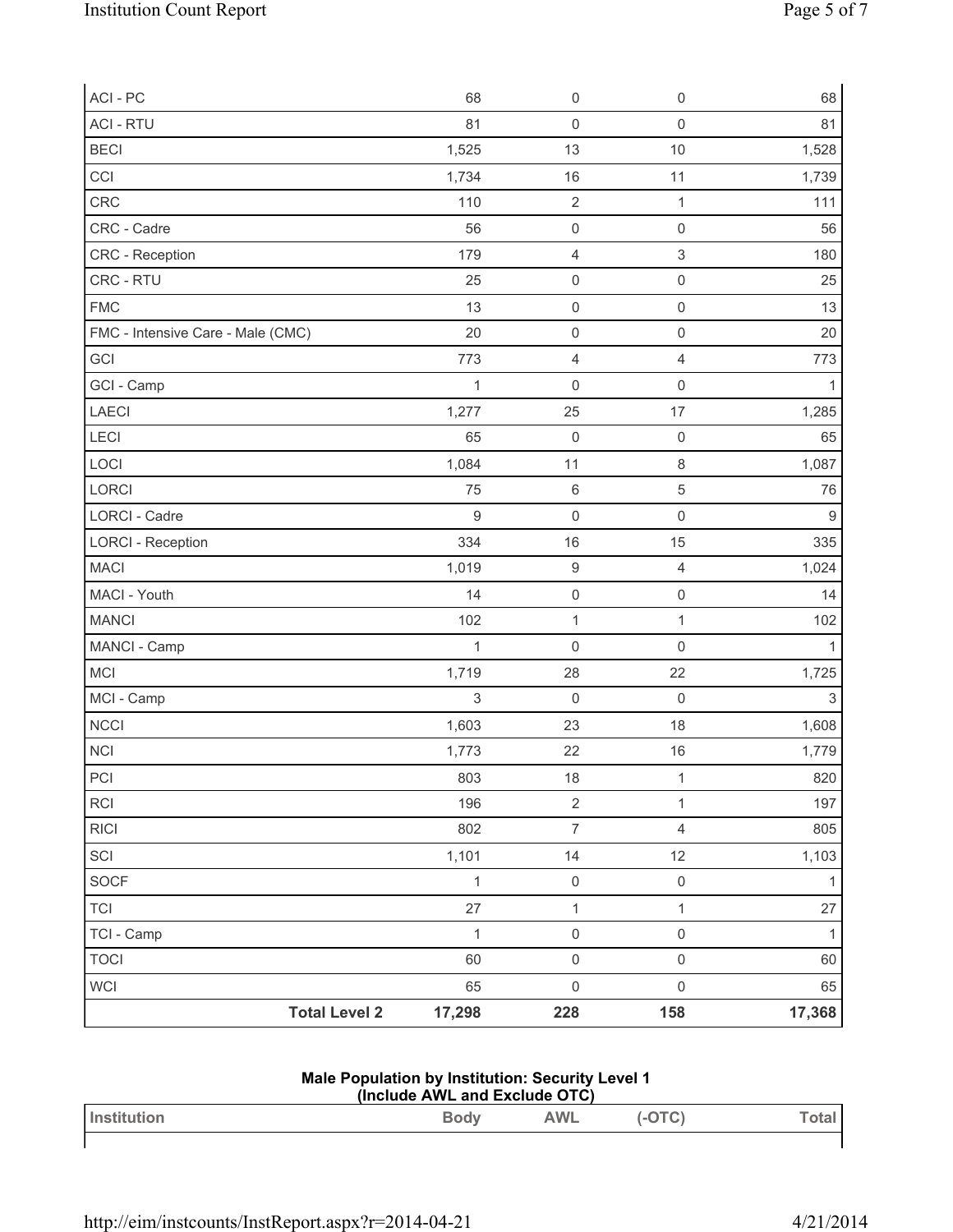| ACI                               | 727            | 13                        | $\overline{2}$            | 738            |
|-----------------------------------|----------------|---------------------------|---------------------------|----------------|
| ACI - PC                          | 28             | $\mathsf{O}\xspace$       | $\mathsf{O}\xspace$       | 28             |
| <b>ACI - RTU</b>                  | 43             | $\mathsf{O}\xspace$       | 0                         | 43             |
| <b>BECI</b>                       | 717            | 15                        | $\,8\,$                   | 724            |
| <b>BECI</b> - Camp                | 485            | $\mathsf{O}\xspace$       | $\mathsf{O}\xspace$       | 485            |
| CCI                               | 869            | $\overline{\mathcal{I}}$  | 3                         | 873            |
| CRC                               | 53             | $\mathsf{O}\xspace$       | $\mathsf 0$               | 53             |
| CRC - Cadre                       | 5              | $\mathsf 0$               | 0                         | 5              |
| CRC - Reception                   | 128            | $\ensuremath{\mathsf{3}}$ | $\ensuremath{\mathsf{3}}$ | 128            |
| CRC - RTU                         | 8              | $\mathsf{O}\xspace$       | $\mathsf{O}\xspace$       | $\,8\,$        |
| <b>FMC</b>                        | 342            | $\ensuremath{\mathsf{3}}$ | $\mathsf{O}\xspace$       | 345            |
| FMC - Intensive Care - Male (CMC) | 10             | $\mathsf{O}\xspace$       | $\mathsf 0$               | 10             |
| GCI                               | 485            | 11                        | $\sqrt{5}$                | 491            |
| GCI - Camp                        | 724            | $\mathsf{O}\xspace$       | $\mathsf 0$               | 724            |
| <b>GCI-RTU</b>                    | $\overline{2}$ | $\mathsf{O}\xspace$       | $\mathsf{O}\xspace$       | $\overline{c}$ |
| LAECI                             | 492            | $\overline{\mathbf{4}}$   | 4                         | 492            |
| LECI                              | 11             | $\mathsf{O}\xspace$       | $\mathsf 0$               | 11             |
| LECI - Camp                       | 186            | $\mathsf{O}\xspace$       | $\mathbf 0$               | 186            |
| LOCI                              | 1,170          | 8                         | $\overline{7}$            | 1,171          |
| LORCI                             | 43             | $\overline{\mathbf{4}}$   | $\ensuremath{\mathsf{3}}$ | 44             |
| <b>LORCI - Cadre</b>              | $\overline{2}$ | $\mathbf 0$               | $\mathsf 0$               | $\sqrt{2}$     |
| <b>LORCI - Reception</b>          | 191            | 13                        | 12                        | 192            |
| MACI - Minimum                    | 1,408          | 17                        | 12                        | 1,413          |
| <b>MANCI</b>                      | 8              | $\overline{7}$            | $\sqrt{5}$                | 10             |
| MANCI - Camp                      | 393            | $\mathbf 2$               | $\overline{2}$            | 393            |
| <b>MCI</b>                        | 485            | $\overline{4}$            | $\boldsymbol{0}$          | 489            |
| MCI - Camp                        | 371            | $\mathbf{1}$              | $\mathbf{1}$              | 371            |
| <b>NCCI</b>                       | 662            | 11                        | $\overline{7}$            | 666            |
| NCCI - Camp                       | 415            | $\mathsf{O}\xspace$       | $\mathsf 0$               | 415            |
| <b>NCI</b>                        | 726            | $\boldsymbol{9}$          | $\,6\,$                   | 729            |
| OSP                               | $\,6\,$        | $\mathsf{O}\xspace$       | $\mathsf{O}\xspace$       | $6\,$          |
| PCI                               | 1,274          | 17                        | $\,8\,$                   | 1,283          |
| <b>RICI</b>                       | 1,691          | 26                        | 18                        | 1,699          |
| SCI                               | 999            | $\,6\,$                   | $\mathfrak{S}$            | 1,002          |
| <b>TCI</b>                        | 49             | $\overline{4}$            | $\overline{2}$            | 51             |
| TCI - Camp                        | 440            | $\mathsf{O}\xspace$       | $\mathsf{O}\xspace$       | 440            |
| <b>Total Level 1</b>              | 15,648         | 185                       | 111                       | 15,722         |

# **High Offender ID's**